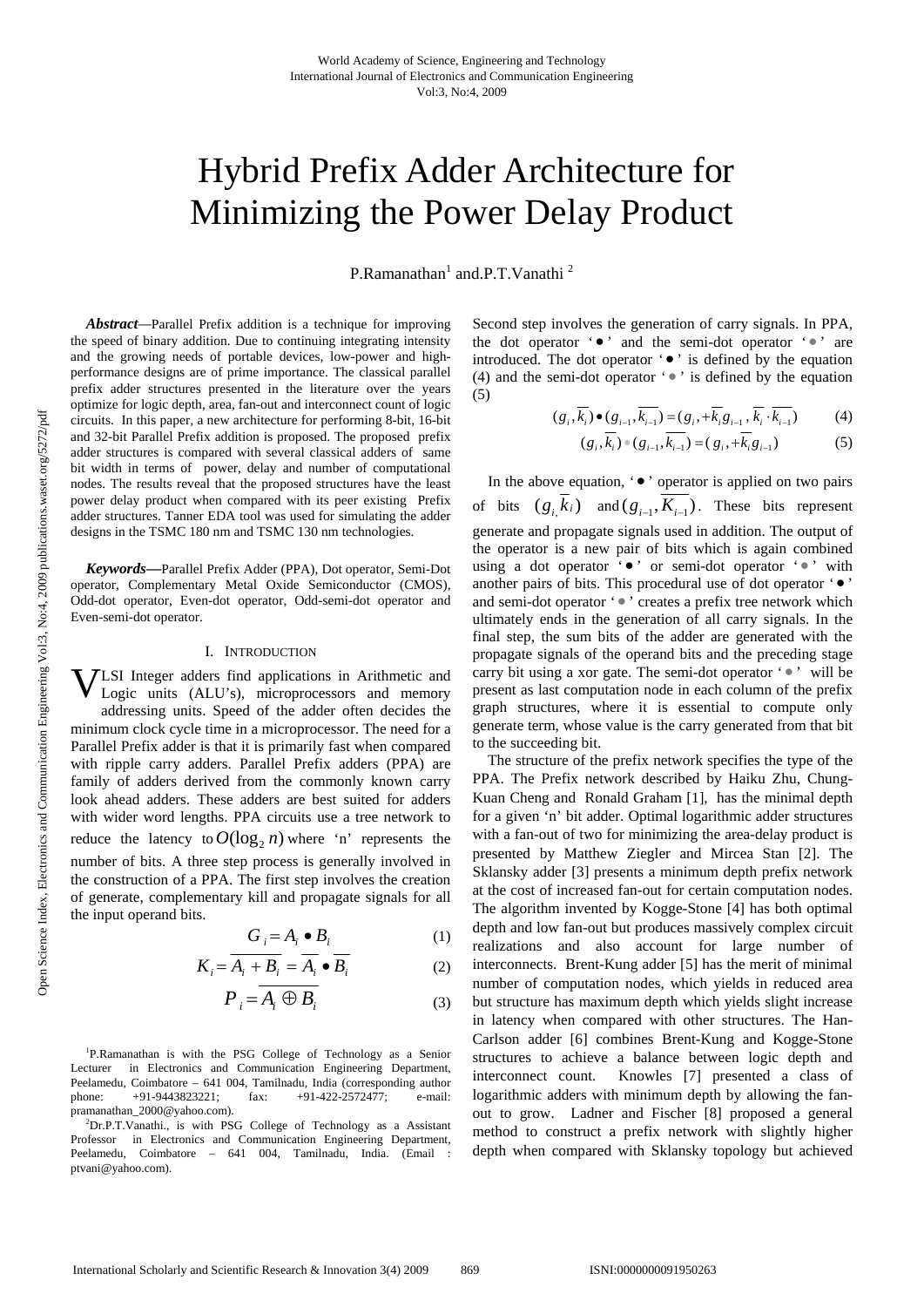some merit by reducing the maximum fan-out for computation nodes in the critical path. Related work on PPA literature such as Ling adder [9], achieve improved performance gains by changing the equation of the dot operator  $\cdot \bullet$ . Taxonomy of classical Prefix Parallel Adders based on fan-out, interconnect count and depth characteristics has been presented by Harris [10]. In this paper, a novel hybrid prefix adder structure for 8-bit, 16-bit and 32-bit has been proposed. The proposed structures have the least power delay product amongst all its peer one's.

# II. EXISTING PARALLEL PREFIX ADDERS

Brent Kung adder is oriented towards simpler tree structure with a fewer computation nodes. Kogge-Stone adder possesses a regular layout and is preferred for high performance applications. Han-Carlson adder the reduces the hardware complexity when compared to that of a Kogge-Stone adder but at the cost of introducing a additional stage to its carry merge path. In Sklansky adder, the fan-out from the inputs to outputs along the critical path increases drastically which introduces latency in the circuit. Ladner-Fischer adder is an improved version of Sklansky adder, where the maximum fan-out is reduced. TABLE I. summarizes the data regarding the requirement of number of computation nodes and logic depth for various existing Parallel Prefix adders. Let 'n' be the word-length of the adder in terms of bits.

| TABLE I<br>COMPARATIVE STUDY ON EXISTING PREFIX ADDERS |                                         |                      |  |
|--------------------------------------------------------|-----------------------------------------|----------------------|--|
| <b>Adder Type</b>                                      | <b>Number of Computation Nodes</b>      | Logic Depth          |  |
| Brent-Kung                                             | $[2*n-2-\log,n]$                        | $[(2 * log, n) - 2]$ |  |
| Kogge-Stone                                            | $[(n * log, n) - n + 1]$                | $\log_2 n$           |  |
| Han-Carlson                                            | $\left[\frac{n}{2}*(\log_2 n)\right]$   | $[(\log_2 n) + 1]$   |  |
| Ladner-Fischer                                         | $\left[\frac{n}{2}*(\log_2 n)\right]$   | $[(\log_2 n) + 1]$   |  |
| Sklansky                                               | $\left[\frac{n}{2} * (\log_2 n)\right]$ | $log_2 n$            |  |

## III. PROPOSED PREFIX ADDER STRUCTURES

The Proposed 8-bit, 16-bit and 32-bit parallel prefix adder architectures are shown in Fig. 1, Fig. 2 and Fig. 3 respectively. The first stage in the architectures of the proposed prefix adder structures involve the creation of kill and complementary generate for individual operand bits using the equations  $(6)$  and  $(7)$ 

$$
K_i = \overline{A_i + B_i} = \overline{A_i} \cdot \overline{B_i}
$$
 (6)

$$
\overline{G_i} = (\overline{A_i \cdot B_i}) \tag{7}
$$

In the above equations,  $A_i$ ,  $B_i$  represent input operand bits for the adder, where 'i' varies from 0 to 7 for 8-bit, 0 to 15 for 16-bit and 0 to 31 for 32-bit adders respectively. The Propagate signal is derived using the generate and kill signals and is given by







All the proposed designs are implemented using CMOS logic family. For deriving the carry signals in the second stage, this architecture introduces four different computation nodes for achieving improved performance. There are two cells designed for the dot operator.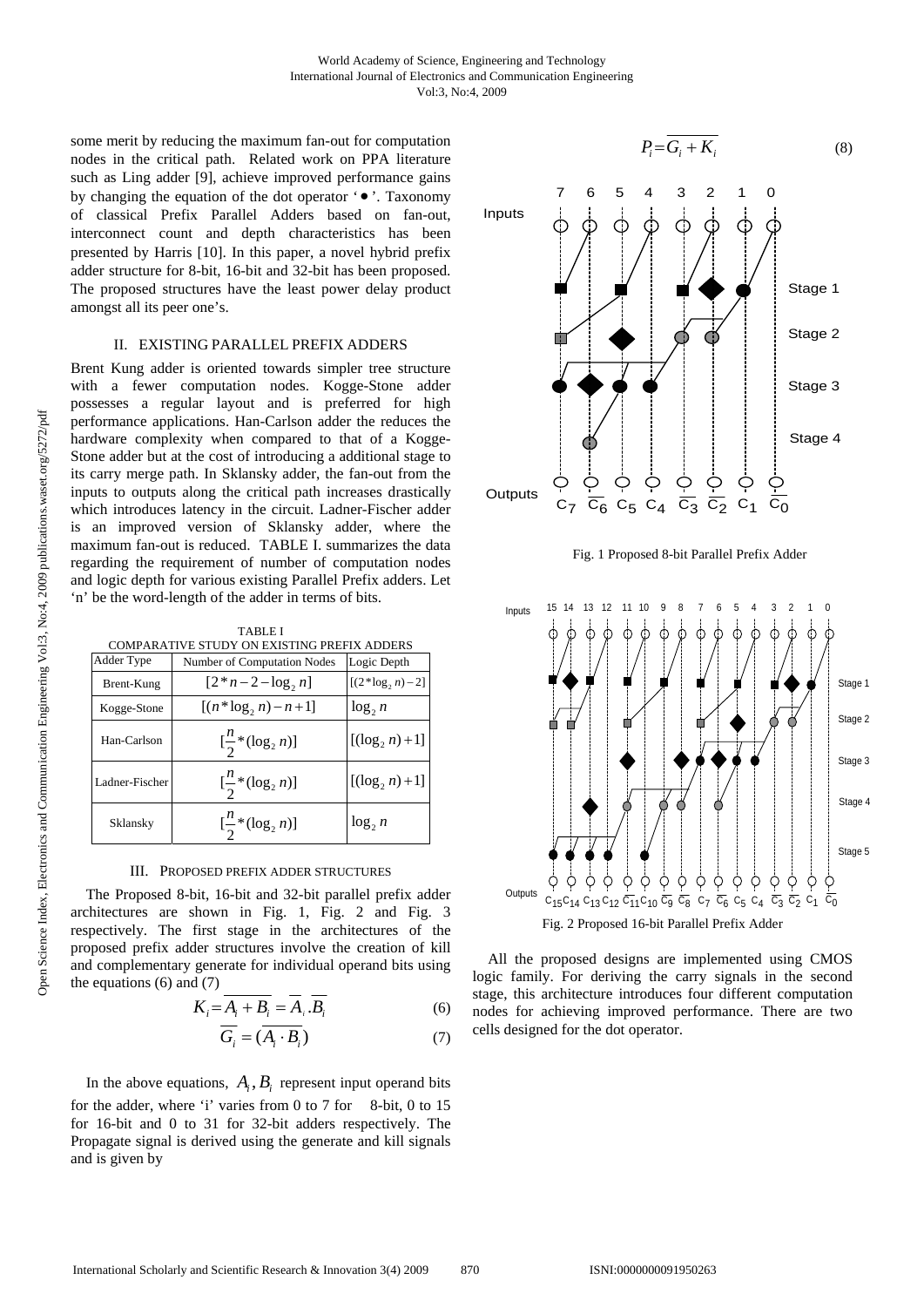

First cell for the dot operator named odd-dot represented by a  $\blacksquare$ , is defined by the equation (9)

$$
(g,\bar{k}) = (\overline{g_i}, k_i) \blacksquare (\overline{g_{i-1}}, k_{i-1}) = (\overline{\overline{g_i} \cdot (k_i + \overline{g_{i-1}})}, \overline{k_i + k_{i-1}}) (9)
$$

The second cell for the dot operator named even-dot represented by a  $\cdot$   $\cdot$ , is defined by the equation (10)

$$
(\overline{g},\overline{k}) = (g_i, \overline{k_i}) \quad (g_{i-1}, \overline{k_{i-1}}) = (\overline{g_i + \overline{k_i} \ g_{i-1}}, \ \overline{\overline{k_i} \cdot \overline{k_{i-1}}}) \quad (10)
$$

Similarly, there are two cells designed for the semi-dot operator. First cell for the semi-dot operator named odd-semidot represented by a  $\bullet$ , the second cell for the semi-dot operator named even-semi-dot represented by a ' • ', works are defined using equations (11) and (12) respectively.

$$
(g) = (\overline{g_i}, k_i) \bullet (\overline{g_{i-1}}, k_{i-1}) = (\overline{g_i} \cdot (k_i + \overline{g_{i-1}})) \tag{11}
$$

$$
(\overline{g}) = (g_i, \overline{k_i}) \bullet (g_{i-1}, \overline{k_{i-1}}) = (\overline{g_i + \overline{k_i} \ g_{i-1}})
$$
(12)

The stages with odd indexes use odd-dot and odd-semi-dot cells where as the stages with even indexes use even-dot and even-semi-dot cells.

CMOS logic family will implement only inverting functions. Thus cascading odd cells and even cells alternatively gives the benefit of elimination of two inverters between them, if a dot or a semi-dot computation node in an odd stage receives both of its input edges from any of the even stages and vice-versa. But it is essential to introduce two inverters in a path, if a dot or a semi-dot computation node in an even stage receives any of its edges from any of the even stages and vice-versa. From the prefix graph of the proposed structures, we observe that there are only few edges with a pair of inverters, to make  $(g, k)$  as  $(g, \overline{k})$  or to make  $(g, \overline{k})$ as  $(g, k)$  respectively. The pair of inverters in a path is represented by a  $\leftrightarrow$  in the prefix graph. By introducing two cells for dot operator and two cells for semi-dot operator, we have eliminated a large number of inverters. Due to inverter elimination in paths, the propagation delay in these paths has reduced. Further we achieve a benefit in power reduction, since these inverters if not eliminated, would have contributed to significant amount of power dissipation due to switching. The output of the odd-semi-dot cells gives the value of the carry signal in that corresponding bit position. The output of the even-semi-dot cell gives the complemented value of carry signal in that corresponding bit position. The final stage involves generation of sum bits from the derived Propagate signals of the individual operand bits and the carry bits generated in true form or complement form.

### IV. SIMULATION ENVIRONMENT

Simulation of various Parallel Prefix Adder designs were carried out with Tanner EDA tool using TSMC 180 nm and TSMC 130 nm technologies. All the Parallel Prefix Adder structures were implemented using CMOS logic family. The aspect ratio of the MOS transistor devices were chosen such

that 
$$
\left(\frac{W}{L}\right)_n = 3 \cdot \left(\frac{W}{L}\right)_p
$$
. For TSMC 180 nm technology,

threshold voltages of NMOS and PMOS transistors are around 0.3694 V and -0.3944 V respectively and the supply voltage was kept at 1.8 V.. For TSMC 130 nm technology, threshold voltages of NMOS and PMOS transistors are around 0.332 V and -0.3499 V respectively and the supply voltage was kept at 1.3 V. The parameters considered for comparison are power consumption, worst case delay and power-delay product. The various PPA structures were then compared with the number of computation nodes needed for circuit realizations.

#### V. RESULTS AND DISCUSSION

TABLE II, TABLE III and TABLE IV list out the structural characteristics for various 8-bit, 16-bit and 32-bit Parallel Prefix adders. From the tables it is observed that the proposed 8-bit, 16-bit and 32-bit Parallel Prefix adder has the least number of computation nodes amongst all other peer designs. Structure of the proposed 32-bit adder also reveals that the prefix tree builds along the main diagonal after the first two stages.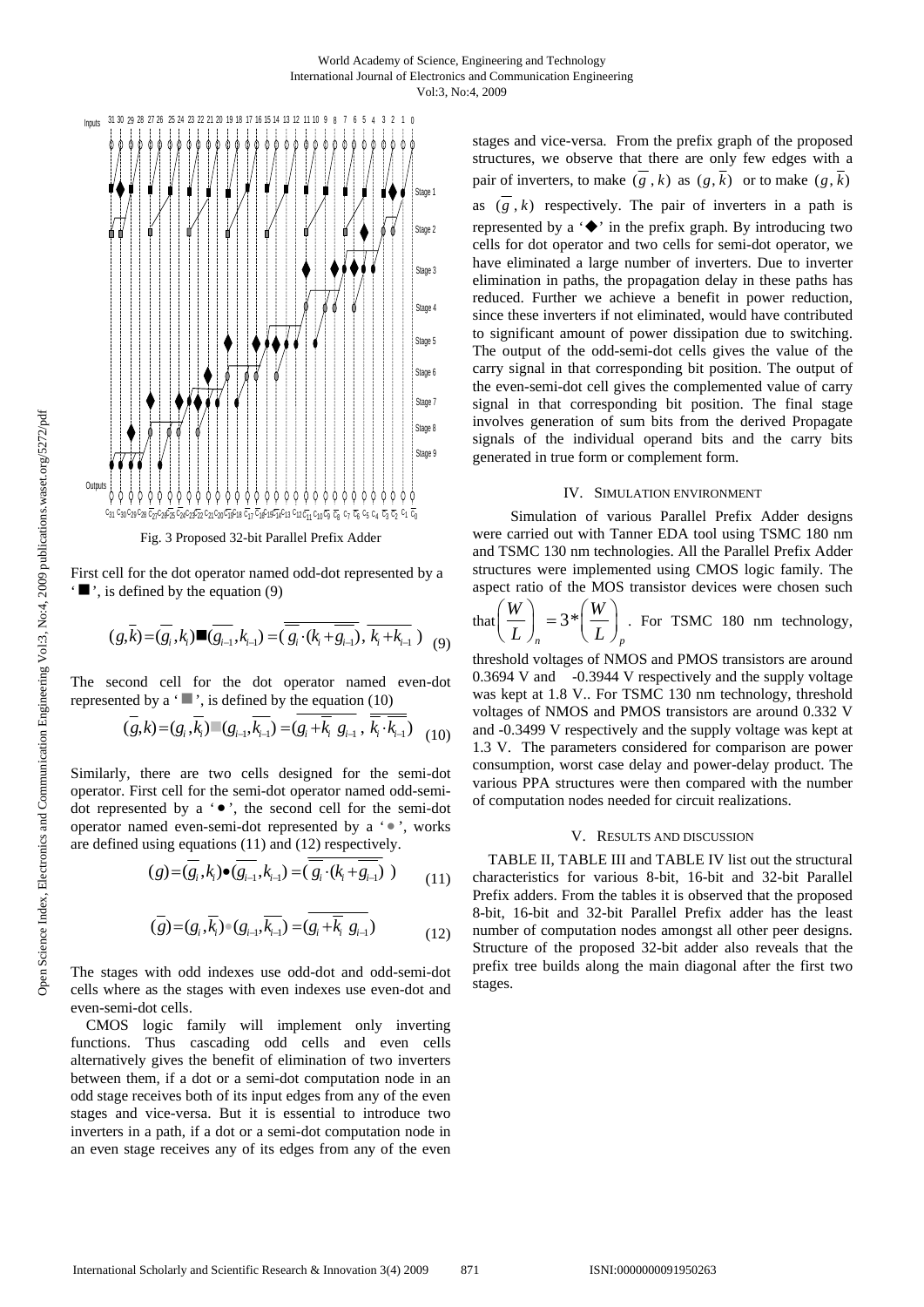CHARACTERISTICS OF 8-BIT PARALLEL PREFIX ADDERS

|                | Number of Computation Nodes |          |             |
|----------------|-----------------------------|----------|-------------|
| Adder Type     | Dot                         | Semi-Dot | Logic Depth |
| Brent-Kung     |                             |          |             |
| Kogge-Stone    | 10                          |          | 3           |
| Han-Carlson    | 5                           |          |             |
| Ladner-Fischer | 5                           |          | 3           |
| Sklansky       |                             |          |             |
| Proposed       |                             |          |             |

TABLE III

| <b>CHARACTERISTICS OF 16--BIT PARALLEL PREFIX ADDERS</b> |                             |          |             |
|----------------------------------------------------------|-----------------------------|----------|-------------|
|                                                          | Number of Computation Nodes |          |             |
| Adder Type                                               | Dot                         | Semi-Dot | Logic Depth |
| Brent-Kung                                               | 11                          | 15       | 6           |
| Kogge-Stone                                              | 34                          | 15       | 4           |
| Han-Carlson                                              | 17                          | 15       | 5           |
| Ladner-Fischer                                           | 17                          | 15       | 4           |
| Sklansky                                                 | 17                          | 15       | 5           |
| Proposed                                                 | 11                          | 15       | 5           |

TABLE IV

| CHARACTERISTICS OF 32-BIT PARALLEL PREFIX ADDERS |  |
|--------------------------------------------------|--|
| Number of Computation Nodes                      |  |

|                | <b>TValliber</b> of Computation Poucs |          |             |
|----------------|---------------------------------------|----------|-------------|
| Adder Type     | Dot                                   | Semi-Dot | Logic Depth |
| Brent-Kung     | 26                                    | 31       | 8           |
| Kogge-Stone    | 98                                    | 31       | 5           |
| Han-Carlson    | 33                                    | 31       | 6           |
| Ladner-Fischer | 33                                    | 31       | 6           |
| Sklansky       | 33                                    | 31       | 5           |
| Proposed       | 23                                    | 31       |             |

From the TABLES II, III and IV we infer that the proposed structures have the least number of Dot operator computation nodes. TABLE V, TABLE VI and TABLE VII list out the performance comparison of the various 8-bit, 16-bit and 32-bit Parallel Prefix adders in 180 nm technology. TABLE VIII, TABLE IX and TABLE X list out the performance comparison of various 8-bit, 16-bit and 32-bit Parallel Prefix adders in 130 nm technology.

# TABLE V

#### PERFORMANCE COMPARISON OF 8-BIT PARALLEL PREFIX ADDERS USING 180 nm TECHNOLOGY

| <b>Adder Name</b> | Average<br>Power<br>$(\mu W)$ | Delay<br>(ns) | Power-Delay<br>Product<br>$(X 10^{-15}$<br>Joules) |
|-------------------|-------------------------------|---------------|----------------------------------------------------|
| Brent-Kung        | 51.14196                      | 0.72          | 36.8222112                                         |
| Kogge-Stone       | 59.99514                      | 0.47          | 28.1977158                                         |
| Han-Carlson       | 50.64183                      | 0.64          | 32.4107712                                         |
| Sklansky          | 52.14018                      | 0.49          | 25.5486882                                         |
| Ladner-Fischer    | 51.30227                      | 0.57          | 29.2422939                                         |
| Proposed          | 48.835                        | 0.76          | 37.1146                                            |

| TABLE VI                                         |
|--------------------------------------------------|
| PERFORMANCE COMPARISON OF 16-BIT PARALLEL PREFIX |
| ADDERS USING 180 nm TECHNOLOGY                   |

| Adder Name     | Average<br>Power<br>$(\mu W)$ | Delay<br>(ns) | Power-Delay<br>Product<br>( $X 10^{-15}$<br>Joules) |
|----------------|-------------------------------|---------------|-----------------------------------------------------|
| Brent-Kung     | 100.5192                      | 1.08          | 111.800736                                          |
| Kogge-Stone    | 140.2228                      | 0.83          | 116.384924                                          |
| Han-Carlson    | 109.24903                     | 1.05          | 114.7114815                                         |
| Sklansky       | 110.9823                      | 1.02          | 113.201946                                          |
| Ladner-Fischer | 107.9553                      | 1.06          | 114.432618                                          |
| Proposed       | 97.84248                      | 1.14          | 111.5404272                                         |

TABLE VII PERFORMANCE COMPARISON OF 32-BIT PARALLEL PREFIX ADDERS USING 180 nm TECHNOLOGY

| <b>Adder Name</b> | АРРЕКЭ ОЭНАО 100 ШП ТЕСПИОЕОО Г<br>Average<br>Power<br>$(\mu W)$ | Delay<br>(ns) | Power-Delay<br>Product<br>( $X 10^{-15}$<br>Joules) |
|-------------------|------------------------------------------------------------------|---------------|-----------------------------------------------------|
| Brent-Kung        | 216.0853                                                         | 1.39          | 300.358567                                          |
| Kogge-Stone       | 350.2907                                                         | 0.92          | 322.267444                                          |
| Han-Carlson       | 237.1478                                                         | 1.25          | 296.43475                                           |
| Sklansky          | 263.7364                                                         | 1.11          | 292.747404                                          |
| Ladner-Fischer    | 226.5094                                                         | 1.23          | 278.606562                                          |
| Proposed          | 204.2825                                                         | 1.32          | 269.6529                                            |